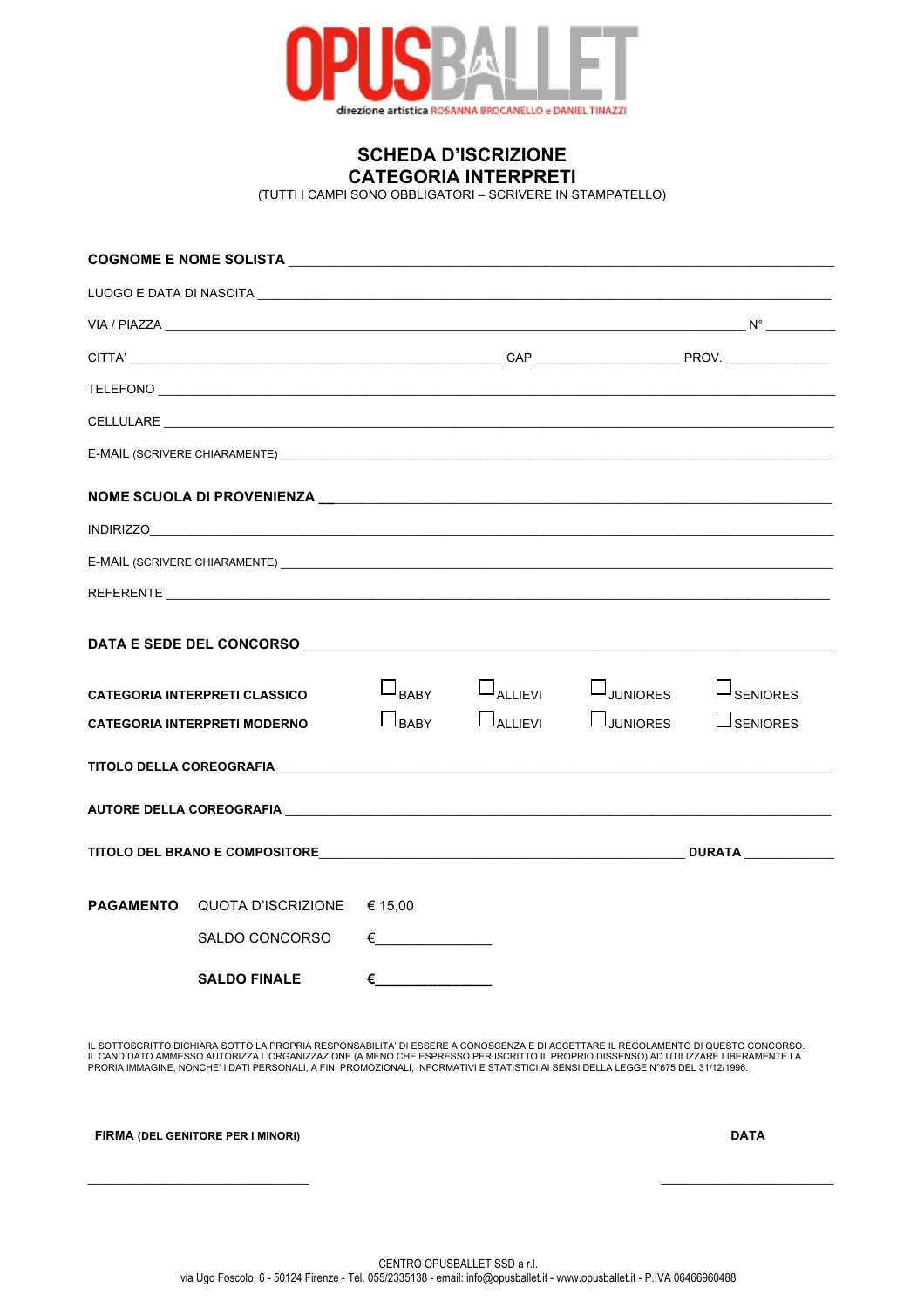

## **SCHEDA D'ISCRIZIONE CATEGORIA DUO**

(TUTTI I CAMPI SONO OBBLIGATORI – SCRIVERE IN STAMPATELLO)

| <b>DISCIPLINA</b>               | $\Box$ CLASSICO                                        |         | MODERNO                                                                                                                                                                                                                                                                                                                                                                                                          |               |
|---------------------------------|--------------------------------------------------------|---------|------------------------------------------------------------------------------------------------------------------------------------------------------------------------------------------------------------------------------------------------------------------------------------------------------------------------------------------------------------------------------------------------------------------|---------------|
|                                 | TITOLO DELLA COREOGRAFIA <b>ANDE DE LA COREOGRAFIA</b> |         |                                                                                                                                                                                                                                                                                                                                                                                                                  |               |
| <b>AUTORE DELLA COREOGRAFIA</b> |                                                        |         |                                                                                                                                                                                                                                                                                                                                                                                                                  |               |
|                                 | <b>TITOLO DEL BRANO E COMPOSITORE</b>                  |         | <u> 1989 - Andrea Stadt, fransk politiker (d. 1989)</u>                                                                                                                                                                                                                                                                                                                                                          | <b>DURATA</b> |
| <b>PAGAMENTO</b>                | QUOTA D'ISCRIZIONE                                     | € 15,00 |                                                                                                                                                                                                                                                                                                                                                                                                                  |               |
|                                 | SALDO CONCORSO                                         |         | $\epsilon$                                                                                                                                                                                                                                                                                                                                                                                                       |               |
|                                 | <b>SALDO FINALE</b>                                    |         | <u>and the community of the state</u>                                                                                                                                                                                                                                                                                                                                                                            |               |
|                                 |                                                        |         | IL SOTTOSCRITTO DICHIARA SOTTO LA PROPRIA RESPONSABILITA' DI ESSERE A CONOSCENZA E DI ACCETTARE IL REGOLAMENTO DI QUESTO CONCORSO.<br>IL CANDIDATO AMMESSO AUTORIZZA L'ORGANIZZAZIONE (A MENO CHE ESPRESSO PER ISCRITTO IL PROPRIO DISSENSO) AD UTILIZZARE LIBERAMENTE LA<br>PRORIA IMMAGINE, NONCHE' I DATI PERSONALI, A FINI PROMOZIONALI, INFORMATIVI E STATISTICI AI SENSI DELLA LEGGE N°675 DEL 31/12/1996. |               |
|                                 | FIRMA (DEL GENITORE PER I MINORI)                      |         |                                                                                                                                                                                                                                                                                                                                                                                                                  | <b>DATA</b>   |
|                                 |                                                        |         |                                                                                                                                                                                                                                                                                                                                                                                                                  |               |